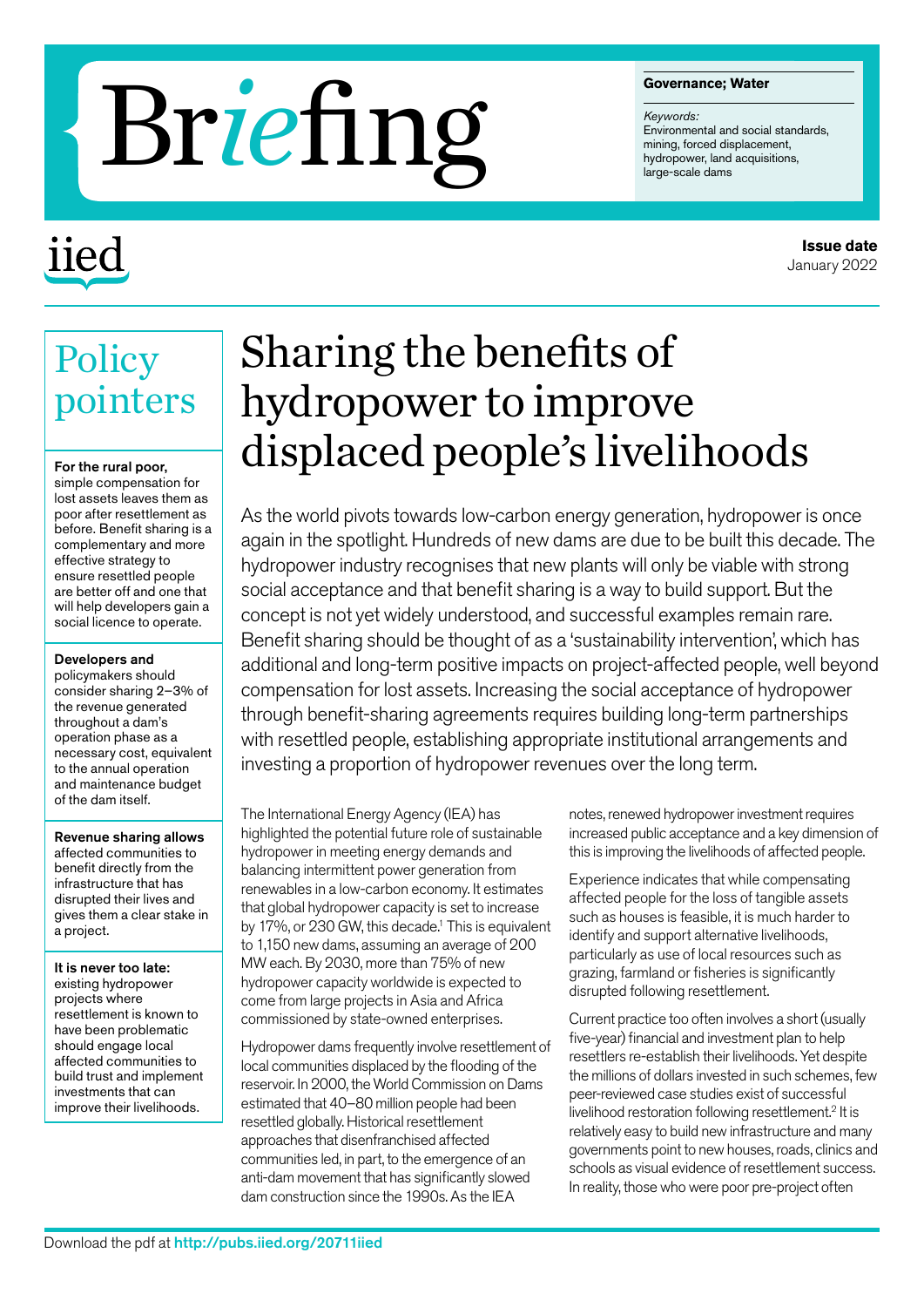remain so afterwards. Their lack of income and livelihood resilience remains unmeasured and

*The key to social acceptance is the provision of clear development opportunities for those affected*

unseen. Hydropower developers can — and should — do better in offering development opportunities for local people. Excluding resettlers from the economic benefits that hydropower development can generate is a social injustice.<sup>3</sup>

Rebuilding livelihoods can only happen following just compensation for lost assets. But even the very best compensation schemes will always leave poor rural communities poor. The key to social acceptance is the provision of clear development opportunities for those affected.

The development needs of resettled communities will evolve over the project's lifetime. However, in most cases, funding is only available during a dam's typical design and construction phases (Figure 1). The lack of funds to address changing social needs during a dam's operation phase exposes the weakness of the five-year Local Development Plan approach to livelihood restoration.

Benefit sharing is one response to this challenge. It can be thought of as a 'sustainability intervention', in that its focus is on making an additional and positive long-term impact on wellbeing and livelihoods, beyond replacing or marginally improving on lost assets. This requires a tangible improvement in development status with strong participation by project-affected people.

Benefit sharing includes two distinct components: first, the definition of resources (fisheries, land, forests, markets, electricity etc) that resettled

people will benefit from and under what conditions. This is part of resettlement plan and local development plan design. The second component is a share of the revenue during the operations phase that can be used to address unforeseen issues, support emerging livelihood opportunities, repair resettlement infrastructure or correct project design errors. This should be long term, accountable and flexible to address changing needs and markets.

For the hydropower industry, local benefit-sharing funds that share the revenues of hydropower throughout the lifetime of the project can be compared to the operations phase of the dam. The industry understands that the operations phase brings with it requirements for monitoring, operating adjustments and regular maintenance. This can be estimated at 3–5% of capital costs and annual budgets run into millions of dollars. A local benefit-sharing fund follows the same principle for the livelihood restoration component of the project, which needs maintenance and support in exactly the same way if it is to meet its objectives over the long term. If a dam isn't maintained, then over the ensuing decades, safety and energy generation capacity is put at risk. If local livelihoods are not similarly maintained, an equivalent decay in social acceptance is likely to occur. Benefit-sharing funds can also be introduced at any point in a project's lifetime to offer redress to affected people.

A growing number of development banks, international organisations and professional associations such as the International Hydropower Association have begun to develop guidelines for benefit sharing.4–6 However, project developers don't always clearly distinguish between compensation for lost assets, provision of public services available to all

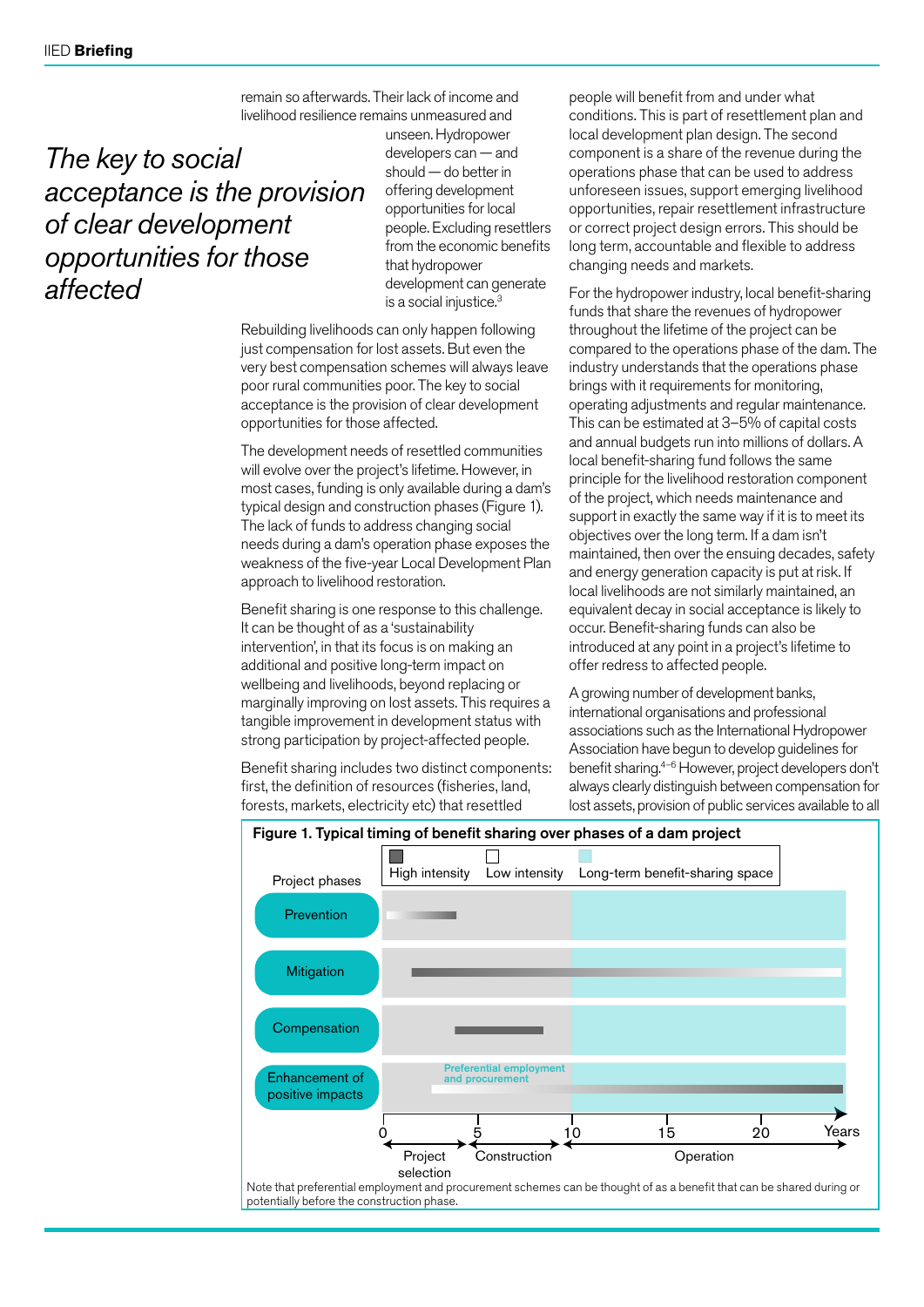citizens, things that a dam developer would do anyway and those specific interventions that seek to explicitly share benefits and improve livelihoods for the lifetime of a hydropower dam.

## What activities qualify as benefit sharing?

Compensation and benefit sharing are substantially different with regards to the resources and services provided (see Figure 2, which illustrates what may and may not count as a benefit to be delivered via hydropower benefit sharing). Benefit sharing covers a wide range of potential benefits, ranging from physical infrastructure to preferential employment schemes and scholarships. It primarily targets communities or groups of project-affected people, rather than distributing cash to individuals, and benefits typically have a collective, 'public good' character to them.

The basket of potential livelihoods is set out during the project design phase (Environmental and Social Impact Assessment (ESIA)/Resettlement Action Plan/Local Development Plan) (Figure 1). Once the project is operating, the dam owner should also provide a revenue stream that allows communities to benefit fully from those opportunities and address any unforeseen issues or changing circumstances (for example, water supply breakdowns, changing market prices, resource stress due to growing populations).

Our analytical framework for understanding benefit sharing is shown in Figure 2. We propose that some resources and services will fall into the categories of 'compensation' or 'benefit sharing', as well as two additional categories: 'developer's interests' and 'governmental development objectives' (such as achieving the United Nations' Sustainable Development Goals). Categories often overlap. The key distinguishing feature of governmental development objectives is that they apply to all citizens and are not specific to a hydropower project. For example, governments invest in water or electricity supply throughout the country to benefit the health of all citizens. Many will receive this 'benefit' without having been resettled. It is therefore a misrepresentation to suggest that such investments are somehow specific to a hydropower or resettlement project.

Each of the categories is linked to a different set of decision makers and governance structures. Ultimately, benefit sharing seeks to make affected people better off and ensure that they benefit directly from the hydropower dam that has disrupted their lives. This contributes to meeting one recommendation made by the World Commission on Dams: that affected people should become a 'beneficiary' of large dam projects to improve public acceptance.

#### Figure 2. Substantive differences and commonalities between benefit sharing, compensation, developer's interests and governmental development objectives

**3 4**

**10 9**

**5,6 7,8**

Compensation for lost assets or resources

**1,2**

**11,12,13**

Meeting governmental development objectives (eg SDGs)

- **1.** Replacement of lost land and lost housing
- **2.** Cultural, religious or sporting infrastructure
- **3.** Water supply services
- **4.** Schools and health centres
- **5.** Reservoir fisheries
- **6.** Irrigation schemes
- **7.** Electricity supply
- **8.** Tourism development **9.** Scholarships and support
- for small businesses **10.** Preferential employment
	- and procurement schemes
- **11.** Good community relations **12.** Access roads
- **Developer's interests** Benefit sharing **13.** Watershed protection

# The importance of process and participation by affected people

Local people have detailed insights into their real needs and priorities as these change over time. Their meaningful participation and empowerment in decision-making processes around benefits increases the likelihood that 'benefits' truly are benefits.7–9 Benefit sharing should not include scenarios where benefits are unilaterally determined and imposed by developers or government.<sup>7,8</sup>

# Box 1. Government-led benefit sharing arrangements

Where there is comparatively high government capacity, legally mandated benefit-sharing mechanisms such as taxes, licence fees or royalties may be appropriate, since these will more reliably ensure that some form of benefit sharing will be realised. This is typically (but not exclusively) the case in countries with multiple hydropower sites and more likely at the national level of government.

Government-led benefit-sharing mechanisms may operate at national, provincial or local levels of government. Local taxes, in particular, allow democratically legitimatised local authorities to tailor spending priorities according to local preferences and needs.13 In Québec, Canada, royalties are directly tied to revenues (eg a certain percentage), whereas taxes are paid independent of the volume of electricity sales.14 In Nepal, royalty payments are dependent on the installed capacity of a hydropower plant and annual electricity generation, and are shared between central government, regional authorities and local district development committees.<sup>15</sup>

Government-led benefit-sharing activities imply that developers lose some influence over the benefit-sharing process; however, if implemented well, they may also increase business predictability, with developers effectively outsourcing part of their social and environmental responsibilities to government institutions. Ultimately, determining the balance between public interest and private profit in the management of water resources is the responsibility of governments.